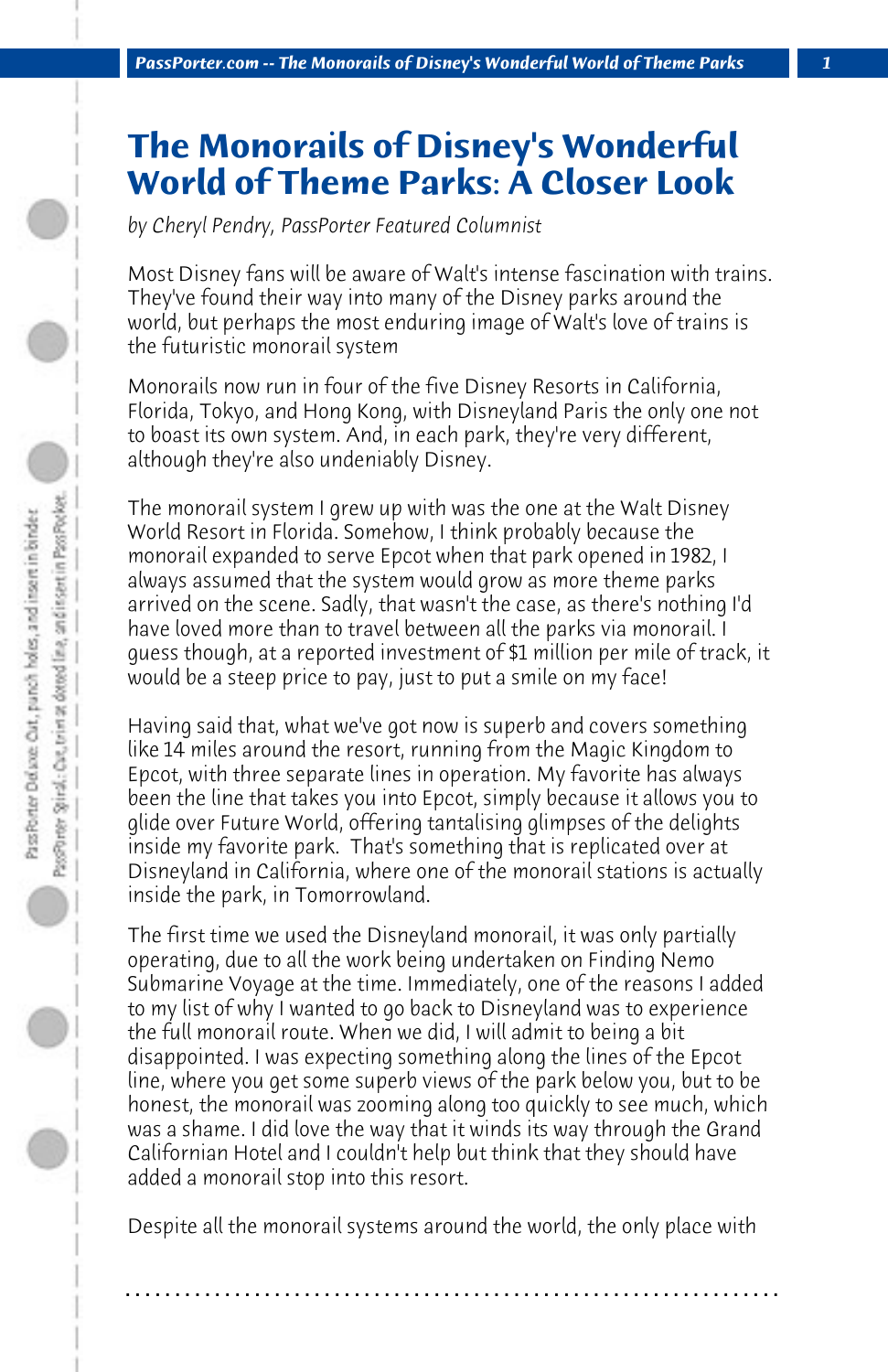monorail stops at the resorts is still Walt Disney World in Florida and, let's be honest, you can't beat being able to board a monorail from the hotel you're staying at. I think most of us would agree to still having a sense of wonder every time the monorail glides through the concourse of the Contemporary Resort. I know it's a sight I'll never get tired of seeing.

As for the monorails themselves, these do all vary tremendously between the different parks. I think it's fair to say that those at Walt Disney World are now the least attractive to me, having seen the new Mark VII trains in operation in Disneyland in California. True, we've only seen the red and blue trains, with an orange one now added since our last visit, but they are radically different to what you're used to. Gone is the white monorail with a colour band running through it - these are literally made up of bright colours and are quite a contrast. It takes some getting used to.

But these aren't my favourites either. To my mind, they're still a bit of a shock to the system, being very modern, and it will take me a long time to get used to them. Now having seen the monorails at both Hong Kong and Tokyo, I can't help but have a pang of sadness that they didn't introduce this style of train into Disneyland. So what's so special about these? Well, the first things to say are that both systems are very different than the American ones. For starters, both charge a fee, although if you're a guest at one of the Tokyo Disney hotels, you will be able to ride the monorail for free. Seeing ticket machines at the stations really does take some getting used to.

But when you step onto the platform and get your first glimpse of the monorail trains, you begin to see what you're paying for, with the Mickey-shaped windows greeting you. When you step aboard, the grab handles hanging down from the top of the carriage are all Mickey-shaped as well. The feeling inside the monorail carriage is very much one of space, with the whole train just one long carriage and seats along some of the sides of the train. There is plenty of standing room and space for strollers and wheelchairs, understandably, as these, like all the Disney monorail systems, can get exceptionally crowded at peak times.

Perhaps of the two, my personal favorite was the Hong Kong system, as the carriages are littered with Disney memorabilia, with miniature statues of some of the main characters, such as Mickey, Donald, Chip and Dale, and Goofy, along with photos of Walt, illustrating his love of trains. It brought a tear to my eye and I can safely say that's the first time just seeing the inside of a Disney monorail train has had that effect!

**. . . . . . . . . . . . . . . . . . . . . . . . . . . . . . . . . . . . . . . . . . . . . . . . . . . . . . . . . . . . . . . . . .**